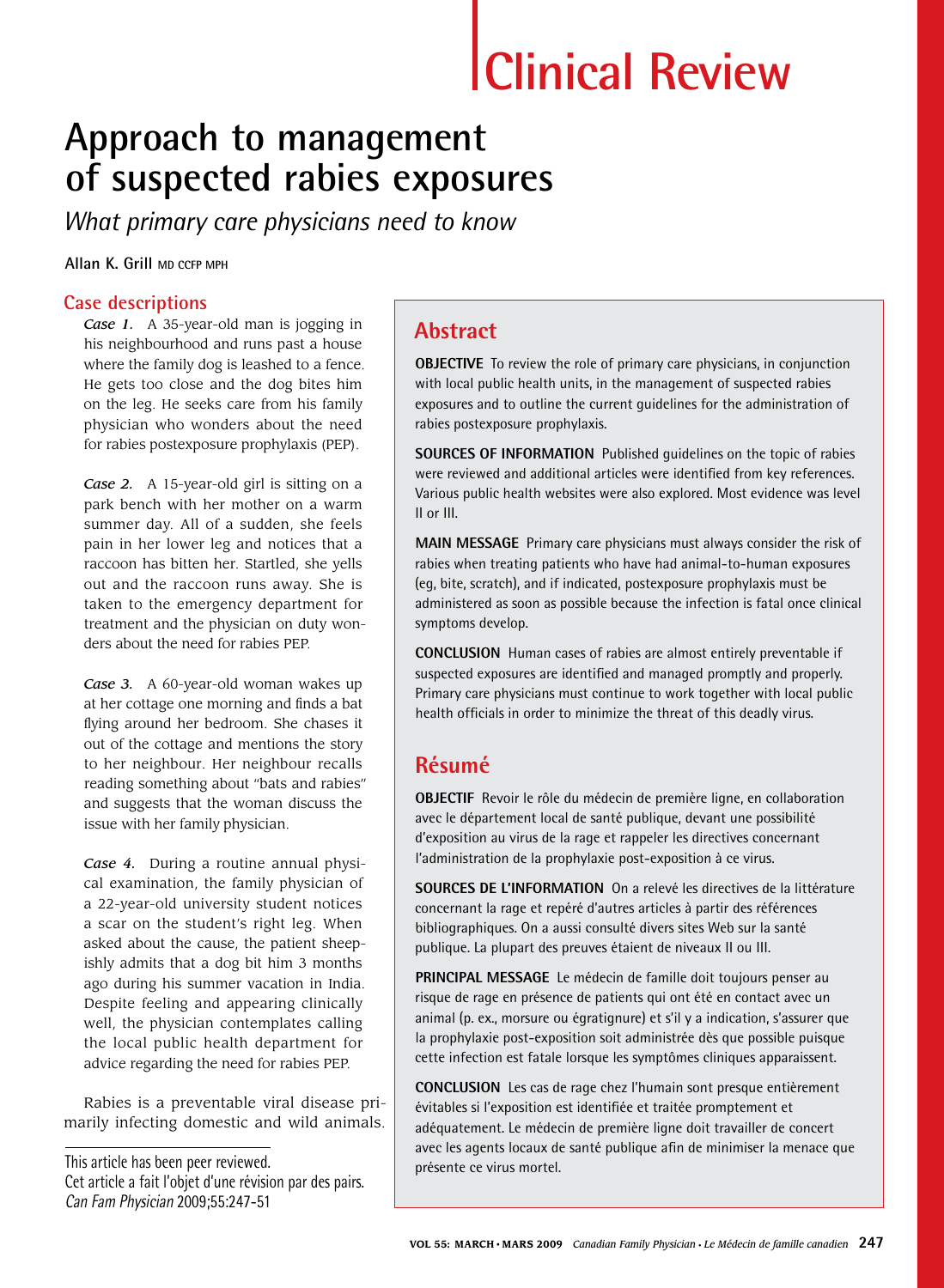# **Clinical Review Approach to management of suspected rabies exposures**

The virus can be transmitted to humans through close contact with a rabid animal. Exposures consist of bites and nonbites (eg, scratches, cuts, exposure of mucous membranes) and have also occurred via organ transplantation from infected individuals.<sup>1,2</sup> In Ontario, according to the Health Protection and Promotion Act, physicians are obligated to report any suspected human rabies exposure to their local public health departments for risk stratification.3 This is logical given that many patients who have had exposures present initially to primary care physicians (eg, family physician, emergency department physician) for medical treatment. The importance of recognizing and reporting suspected exposures to public health authorities stems from the nature of the rabies virus itself. The rabies virus is inevitably fatal in humans once it reaches the central nervous system. Patients develop inflammation of the brain (encephalitis) and usually die within a few days.2,4,5 If, however, a patient receives treatment in the form of PEP before the onset of symptoms, then clinical disease will be prevented.<sup>1,2,4,6</sup> After exposure, the incubation period before clinical symptoms develop has been reported to be about 20 to 60 days, with some sources reporting symptoms as early as 5 days, depending on the severity of the encounter (eg, multiple bites to the head and neck region). $<sup>1</sup>$  The patient, therefore, must</sup> be treated quickly with PEP to prevent the development of a fatal infection. Cases of human rabies have occurred even months or years after exposure. The latest rabiesrelated death in Canada involved a patient from Alberta who presented with clinical symptoms of rabies 6 months after suffering a bat bite.<sup>5</sup> It is therefore important to consult public health authorities for all patients who present with suspected rabies exposures irrespective of the incubation period that has elapsed.<sup>1,3</sup>

In Canada, PEP consists of a combination of wound treatment along with the administration of rabies vaccine (active immunization) and human rabies immune globulin RabIg (passive immunization) to a patient after an exposure to a potentially rabid animal.<sup>1,7</sup> In the province of Ontario, PEP is a public health responsibility, and the decision to start treatment is made in consultation with the local Medical Officer of Health.<sup>3</sup> If indicated, the vaccine and RabIg are delivered to the patient's primary care physician for administration. The Medical Officer of Health not only serves as an authority to provide advice to physicians on the management of suspected rabies exposures, but also helps ensure that the supply of vaccine does not become depleted. There is currently a limited supply of rabies vaccine available in North America<sup>8</sup>

#### **Sources of information**

Most of the articles reviewed were recently published guidelines or systematic reviews and contained level II and III evidence. Additional articles were identified from key references within articles. Information on this topic was also obtained from various public health websites, including the Public Health Agency of Canada, the US Centers for Disease Control and Prevention, and the Ontario Ministry of Natural Resources. 8-10

#### **Epidemiology**

In Canada, the prevalence of human infection with the rabies virus is low.<sup>1</sup> Since 2000, there have only been 3 clinical cases, with the most recent occurring in Alberta in 2006.5 All 3 cases involved unrecognized bat exposures and resulted in fatalities, as PEP was not administered.<sup>1,5</sup> The reason for the low number of cases has to do with Canada's strong public health infrastructure.10 In Ontario, mandatory vaccination of domestic animals, along with an oral bait vaccination program that delivers rabies vaccine to wildlife has helped reduce the incidence of animal rabies and minimize the risk of human exposure.<sup>9</sup> Rabies, however, is still a serious public health threat in developing countries. In Asia and Africa there are approximately 50 000 human deaths each year resulting from rabies infection.6,10 Given the increasing amount of international travel, the risk of rabies exposure remains an important public health issue worldwide. In 2007, more than 70 countries around the world participated in the first annual World Rabies Day to raise awareness in support of human rabies prevention and animal rabies control.<sup>11</sup> Citizens traveling to rabies-endemic countries are of particular concern in Canada. Canadian family physicians must feel comfortable counseling their patients on the risks of rabies exposure while traveling as well as assessing the need for PEP should a suspected exposure occur.

#### **Practical approach**

When physicians encounter a patient presenting with an animal-to-human exposure, a proper history should be taken in order to generate a preliminary risk assessment. Some suggested questions to ask include the following:

- *WHERE did the exposure occur?* This is important, as the rabies virus is more prevalent in some countries than in others (eg, developing countries).
- *WHAT type of animal was involved?* Typically in Canada, wild animals (eg, raccoons, skunks, foxes, bats) are more likely to be infected with the rabies virus than are domestic animals (eg, dogs, cats, ferrets). Small rodents (eg, rats, mice, squirrels) and lagomorphs (eg, rabbits, hares) usually do not carry the rabies virus<sup>1</sup> (Table  $1^{1,3}$ ).

#### **Levels of evidence**

**Level I:** At least one properly conducted randomized controlled trial, systematic review, or meta-analysis **Level II:** Other comparison trials, non-randomized, cohort, case-control, or epidemiologic studies, and preferably more than one study **Level III:** Expert opinion or consensus statements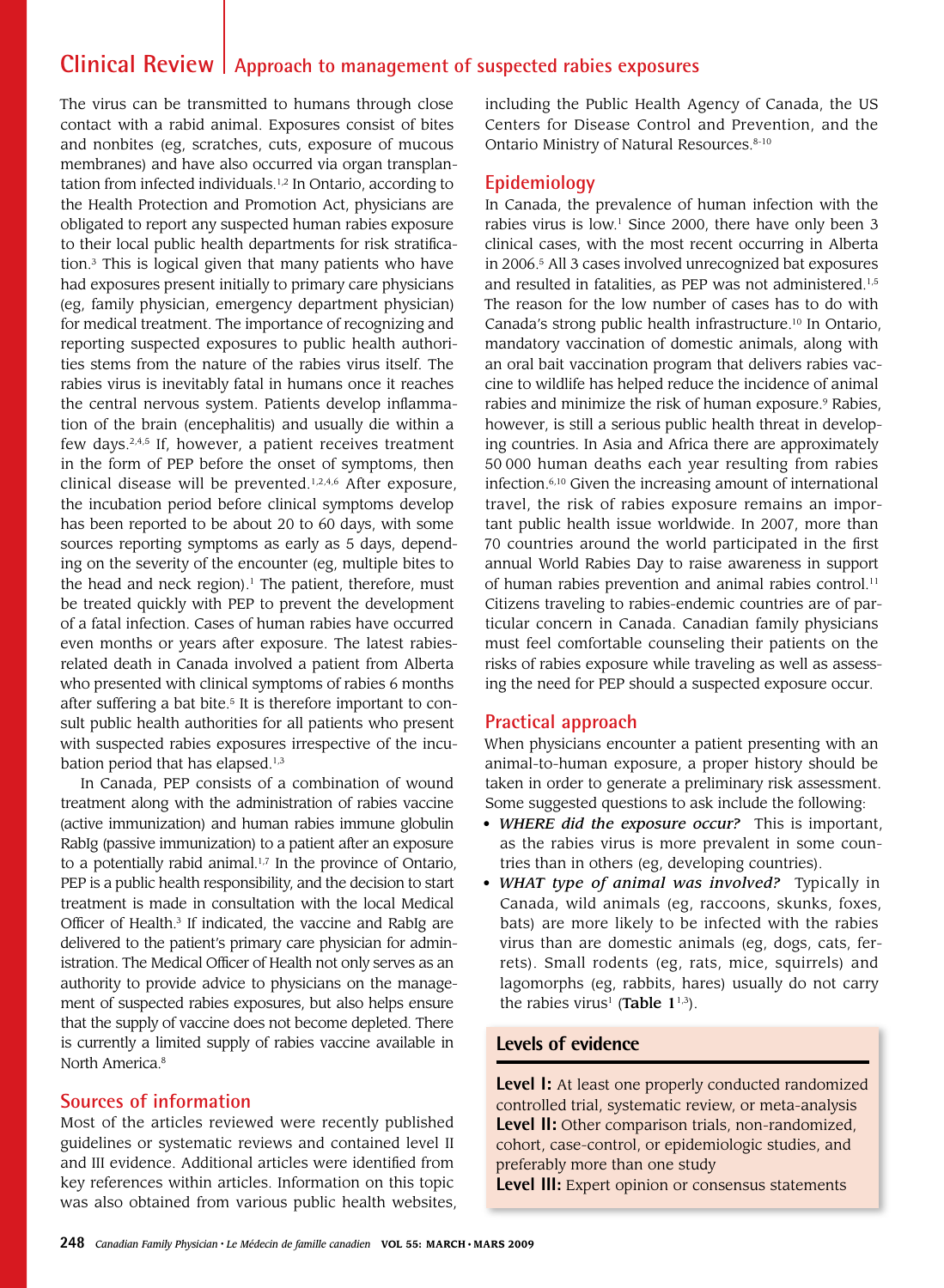# **Approach to management of suspected rabies exposures Clinical Review**

| raore in naores postemposare propri jiams (i Er j garac                     |                                                                           |                                                                                                                                                                                                    |  |
|-----------------------------------------------------------------------------|---------------------------------------------------------------------------|----------------------------------------------------------------------------------------------------------------------------------------------------------------------------------------------------|--|
| <b>ANIMAL TYPE</b>                                                          | CONDITION OF ANIMAL AT TIME OF EXPOSURE                                   | PEP RECOMMENDATIONS                                                                                                                                                                                |  |
| Dogs, cats, and ferrets                                                     | Healthy and available for 10-d observation                                | PEP should not be initiated unless animal<br>develops clinical signs of rabies*                                                                                                                    |  |
|                                                                             | Rabid or suspected to be rabid<br>Unknown or escaped                      | Start PEP immediately                                                                                                                                                                              |  |
| Skunks, raccoons, foxes, bats, <sup>+</sup> and<br>other carnivores         | Consider rabid unless proven negative by<br>laboratory tests <sup>*</sup> | Start PEP immediately                                                                                                                                                                              |  |
| Livestock, rodents, lagomorphs<br>(rabbits and hares), and other<br>mammals | Consider individually                                                     | Bites of squirrels, hamsters, guinea pigs, gerbils,<br>chipmunks, rats, mice, other small rodents,<br>rabbits, and hares almost never require PEP<br>unless behaviour of animal was highly unusual |  |

#### **Table 1. Rabies postexposure prophylaxis (PEP) guide**

\*During the 10-d observation period, consult a veterinarian and the public health department if any sign of illness develops in the animal that might be consistent with rabies. If it is determined that the animal is exhibiting clinical signs of rabies, the exposed victim should be started on PEP and the animal should be immediately euthanized and sent for testing to confirm the diagnosis. Consider starting PEP immediately if the bite wound is to the head and neck region.

† If a bat is found in a room where someone was sleeping unattended or where the person sleeping was an infant, a child, impaired, or mentally challenged, risk of exposure should be assumed to be high, and the local public health unit should be contacted.

‡ If available, the animal should be euthanized and tested as soon as possible. Holding for observation is not recommended. Discontinue PEP if laboratory test results of the animal are negative for rabies.

Adapted from the Canadian Immunization Guide, 7th edition, and the Guidelines for Management of Suspected Rabies Exposures.<sup>1,3</sup>

- *WHY did the exposure occur?* An unprovoked exposure is usually more typical of a rabid animal's behaviour than a provoked exposure.<sup>1,4</sup>
- *WHO is the animal's owner?* It is important if the animal involved is a domestic dog, cat, or ferret, as public health inspectors can track down the location of the animal for observation purposes. If the animal is healthy, it might be possible to avoid administering PEP to the exposed patient<sup>1,4,6</sup> (Table  $1^{1,3}$ ).

The next step in evaluating the patient involves examining the wound. Immediately wash and flush the wound thoroughly with soap and water or a povidone-iodine solution, if available. This is very effective in reducing rabies transmission.<sup>1</sup> Next, examine the patient for any signs of infection that might warrant antibiotic therapy. If the patient is due for a tetanus vaccination, provide it at this time. $1-3$ 

Finally, a decision regarding the need for vaccination and RabIg must be made. This is usually done in consultation with public health authorities.<sup>1-3</sup> In Ontario, the appropriate dose of RabIg along with 5 doses of rabies vaccine will be sent to the reporting physician's office or emergency department for administration.<sup>3</sup> The 2 vaccines licensed for rabies PEP in Canada are IMOVAX Rabies (human diploid cell vaccine) $1,7$  and RabAvert (purified chick embryo cell culture vaccine), $1,7$  and the 2 RabIg products available are Imogam and HYPERRAB S/D. Both the RabIg and vaccine must be kept under cold-chain conditions in a refrigerator between 2ºC and 8ºC before administration.1

#### **Postexposure prophylaxis**

*Human rabies immune globulin.* Human rabies immune globulin is administered as 1 dose on the first day of PEP treatment only (day 0). The dose is 20 IU/kg, and RabIg is supplied in 2-mL vials containing 150 IU/mL. The public

health department usually provides a chart to help calculate the amount of RabIg required for administration. Use the following formulae to calculate the dose required and Table  $2<sup>3</sup>$  to determine how many vials to administer:

| 20 IU/kg x (patient weight in kg) $\div$ 150 IU/mL = dose in mL   |  |  |  |
|-------------------------------------------------------------------|--|--|--|
| 0 <sub>R</sub>                                                    |  |  |  |
| 9.09 IU/Ib x (patient weight in lb) $\div$ 150 IU/mL = dose in mL |  |  |  |

**Table 2. Human rabies immune globulin (RabIg) doseweight table:** *RabIg is supplied in 2-mL vials containing 150 IU/mL.*

| PATIENT'S TOTAL WEIGHT |             |                     |
|------------------------|-------------|---------------------|
| LB                     | KG          | <b>NO. OF VIALS</b> |
| $\leq$ 33              | $\leq$ 15   | 1                   |
| $34 - 66$              | $16 - 30$   | $\mathfrak{p}$      |
| 67-99                  | $31 - 45$   | 3                   |
| $100 - 132$            | $46 - 60$   | $\overline{4}$      |
| 133-165                | $61 - 75$   | 5                   |
| 166-198                | 76-90       | 6                   |
| 199-231                | $91 - 105$  | $\overline{7}$      |
| 232-264                | $106 - 120$ | 8                   |
| 265-297                | $121 - 135$ | 9                   |
| 298-330                | 136-150     | 10                  |

Adapted from Guidelines for Management of Suspected Rabies Exposures. 3

If anatomically feasible, the full dose of RabIg should be thoroughly infiltrated in the area around and into the exposed wounds. Any remaining volume should be injected intramuscularly (IM) at a site distant from vaccine administration (eg, opposite deltoid [or thigh muscle in infants] to where the vaccine was injected).<sup>2</sup>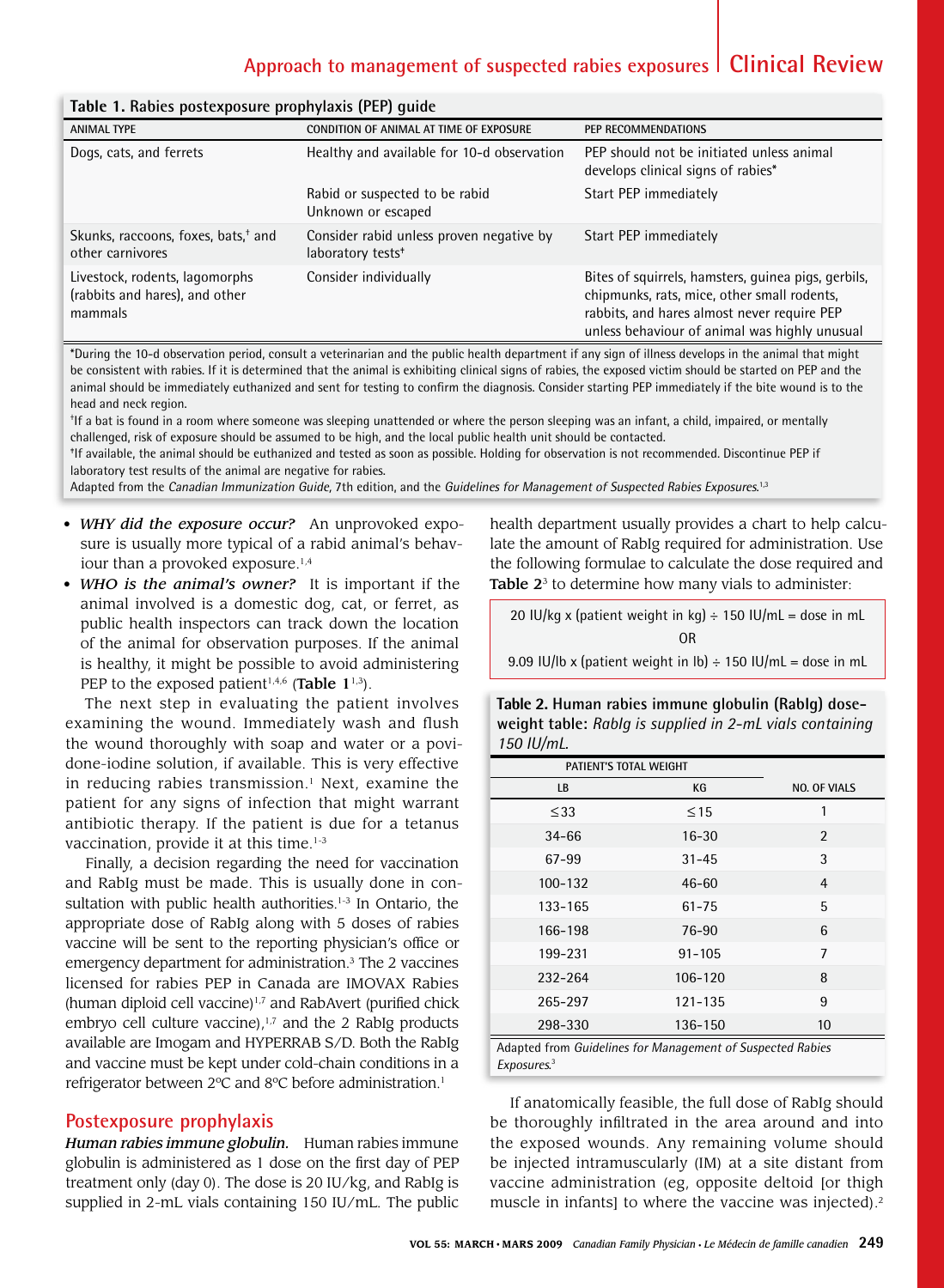# **Clinical Review** | Approach to management of suspected rabies exposures

If there is no exposed wound, the entire dose of RabIg should be given IM with no more than 4 mL per injection site. For example, a 60-kg patient would require 8 mL of RabIg (20 IU/kg x 60 kg = 1200 IU; 1200 IU  $\div$  150 IU/mL = 8 mL) to be administered into the exposed wounds. If no exposed wounds are present, all of the RabIg should be injected IM at 2 muscle sites (4 mL per site).<sup>3</sup>

Postexposure prophylaxis failures have occurred in cases in which RabIg was not administered appropriately (eg, wounds were not infiltrated or the dose was not calculated properly).<sup>1,2</sup> The purpose of administering RabIg is to provide patients with immediate, but temporary, antibodies that begin to neutralize the virus during the time when their immune system is generating an active antibody response to the multiple doses of rabies vaccine.2 If RabIg is not administered on day 0 of the PEP regimen, it can be given up to 7 days after the first dose of rabies vaccine has been received. After the seventh day, RabIg is no longer indicated, as an active antibody response to vaccine is presumed to have occurred.2

*Vaccine.* The rabies vaccine is administered in 5 doses over a total of 28 days. Each dose (1 mL) should be given IM in the deltoid (or anterolateral upper thigh in infants) on day 0, 3, 7, 14, and 28. The dose of vaccine should *never* be given in the gluteal muscle, as administration in this area might result in lower neutralizing antibody titres.2 The vaccine should also *never* be given at the same site that RabIg was administered. Although most of the above instructions will be explained when consulting with public health officials, it is important for health practitioners to review the pharmaceutical monograph before administering the vaccine.<sup>1,3</sup>

Postexposure prophylaxis against the rabies virus (combining wound treatment, local infiltration of RabIg, and vaccine administration) is uniformly effective when given appropriately and when there is not a substantial delay in treatment after exposure. $2$  The above rabies PEP regimen applies to all suspected human exposures except for exposures in those who have received PEP previously (eg, those who have had previous animalto-human exposures and received treatment). In these circumstances, no RabIg is required after a subsequent exposure and only 2 doses of vaccine are administered (1 dose on day 0 and 1 dose on day 3). $1,3$  It is important to emphasize to patients that receiving rabies PEP only protects them against the most recent exposure and does not provide lifelong immunity. All subsequent exposures require additional assessment to determine the need for PEP; if necessary, a less intensive course is provided as described above. The latter statement also applies to individuals who have received rabies preexposure prophylaxis (eg, veterinarians, animal workers, and travelers to rabies-endemic areas).<sup>1,6,10</sup>

#### **EDITOR'S KEY POINTS**

- While rabies infection among humans is relatively rare in Canada, the potential for exposure to the virus still exists through domestic and wild animals, especially bats, and through international travel.
- Although the incubation period of the rabies virus is 20 to 60 days in most cases, there have been cases involving longer incubation periods ranging from several months to years. The rabies virus is inevitably fatal in humans once it reaches the central nervous system; however, if patients receive postexposure prophylaxis before the onset of symptoms, then clinical disease will be prevented.
- Postexposure prophylaxis consists of a combination of wound treatment and active (rabies vaccine) and passive (human rabies immune globulin) immunization.

#### **Points de repère du rédacteur**

- Même si l'humain contracte rarement la rage au Canada, cette infection demeure possible via divers animaux domestiques ou sauvages, notamment les chauves-souris et aussi lors de voyages à l'étranger.
- La période d'incubation de la rage est le plus souvent de 20 à 60 jours, mais on a observé des cas où elle atteignait plusieurs mois ou années. Chez l'humain, la rage est inexorablement fatale une fois que le virus a atteint le système nerveux central; la phase clinique sera toutefois évitée si le patient reçoit la prophylaxie post-exposition avant l'apparition des symptômes.
- La prophylaxie post-exposition comprend le traitement de la blessure et une immunisation active (vaccin anti-rabique) et passive (immunoglobuline humaine).

#### **Case resolutions**

*Case 1.* The jogger has likely provoked the dog by getting too close, causing the dog to bite him. In this case, the dog, a domestic pet that is likely vaccinated, can be isolated and observed for a 10-day period. If the animal does not show any clinical signs of rabies during the observation period, then the jogger does not need PEP. Studies have shown that dogs, cats, or ferrets that are infected and contagious for rabies will show clinical signs within 10 days. If these signs occur, the jogger should be given PEP immediately, and the dog should be euthanized and sent for confirmatory testing. If the rabies test on the animal is negative, PEP can be stopped.

*Case 2.* The girl was a subject of an unprovoked attack by a wild animal. These 2 features create a highrisk scenario for a suspected rabies exposure, and unless the wild animal is caught, tested, and found not to have the rabies virus, the girl should be given PEP.